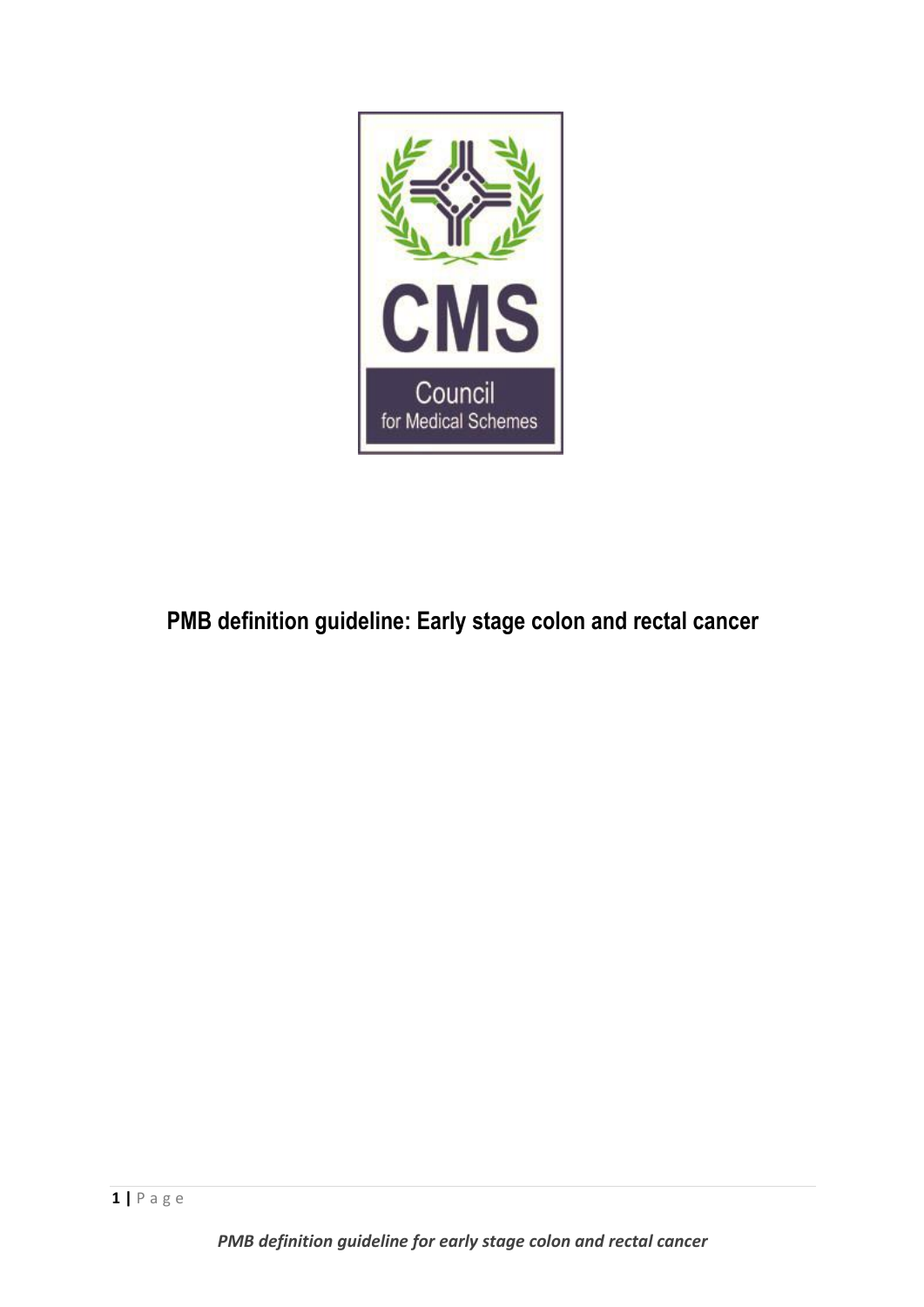### *Disclaimer:*

*The early stage colon and rectal cancer benefit definition has been developed for the majority of standard patients. These benefits may not be sufficient for outlier patients. Therefore Regulation 15(h) and 15(I) may be applied for patients who are inadequately managed by the stated benefits. The benefit definition does not describe specific in-hospital management such as theatre, anaesthetists, anaesthetist drugs and nursing care. However, these interventions form part of care and are prescribed minimum benefits.*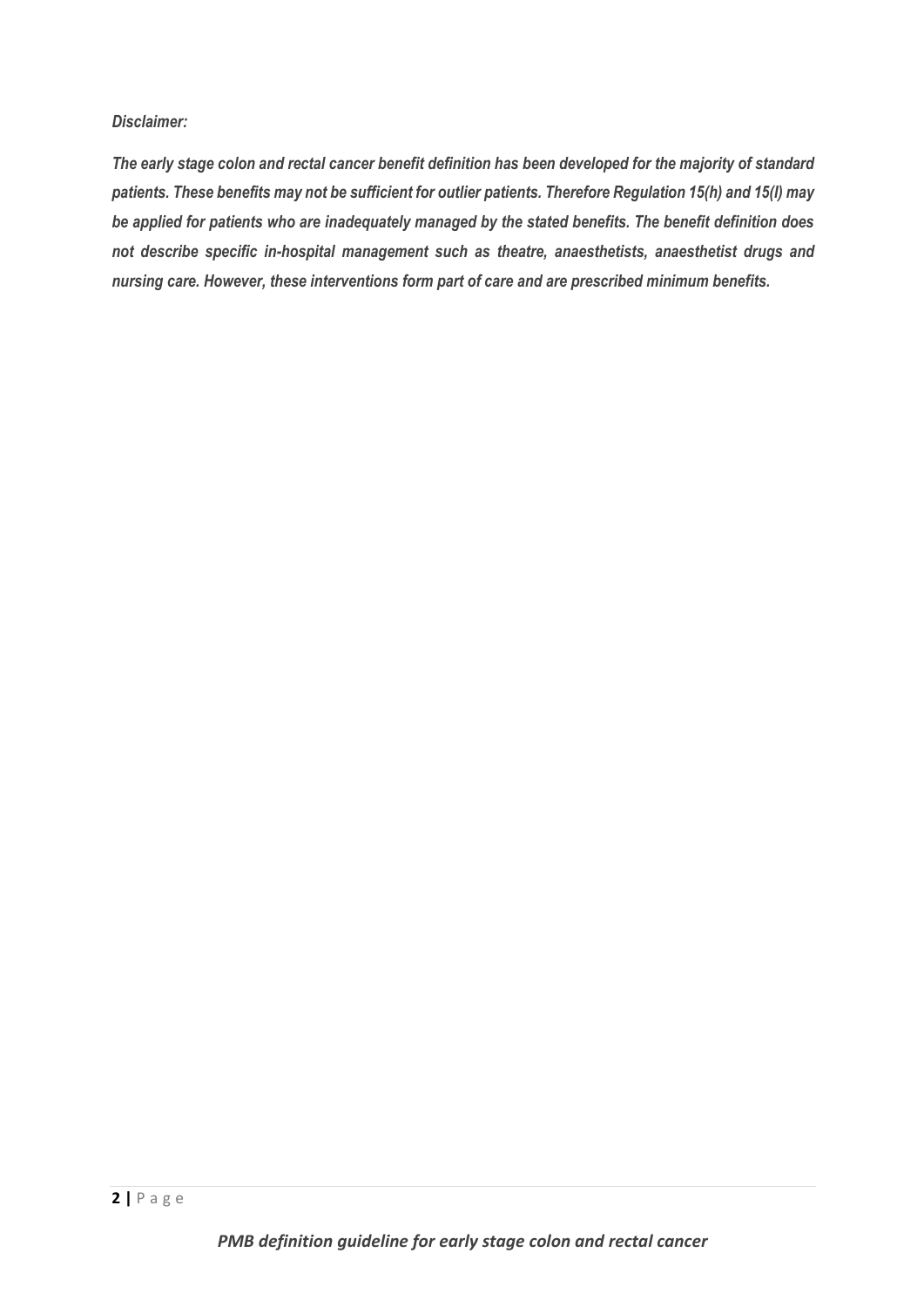# **Table of Contents**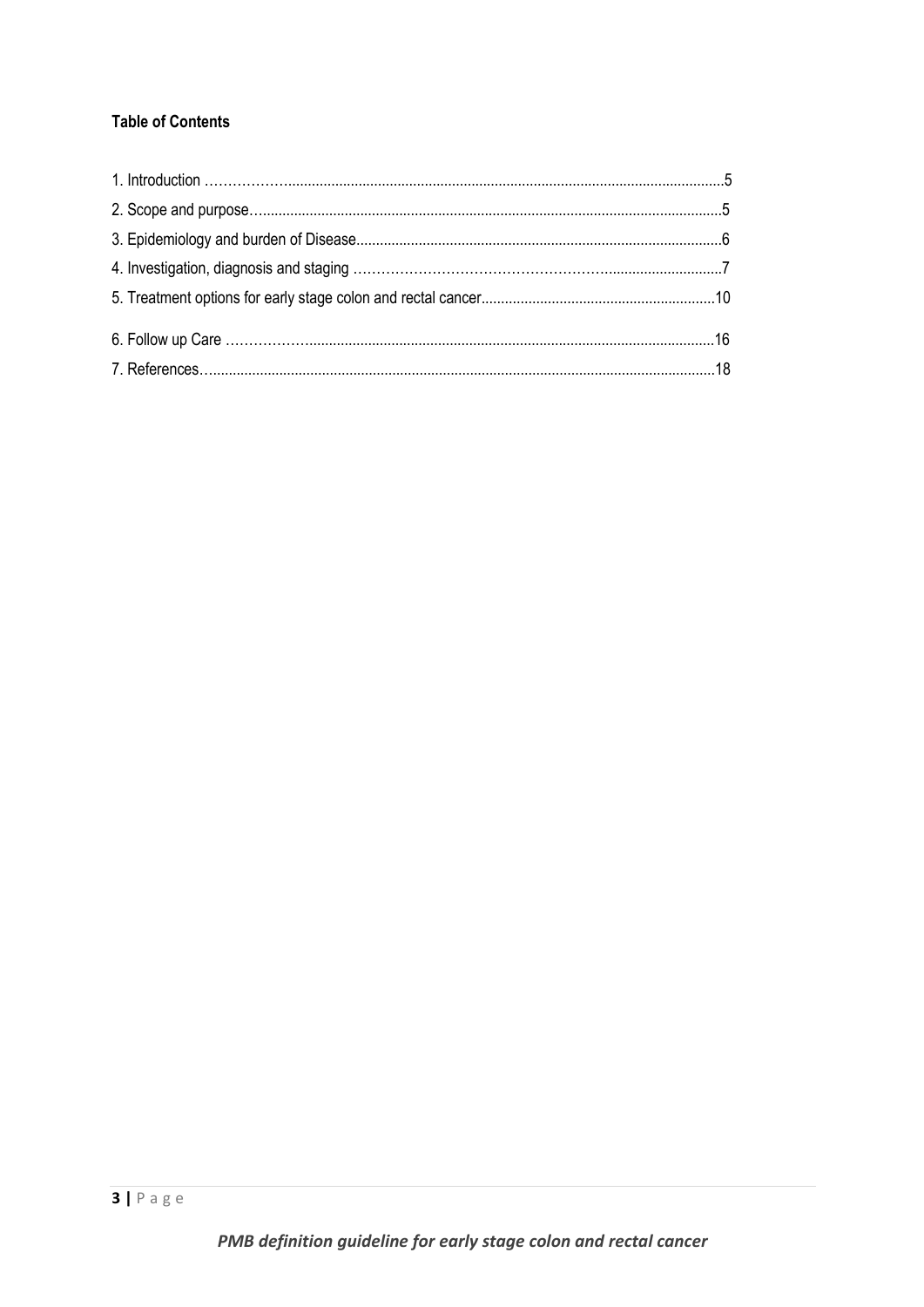# **Abbreviations**

| <b>APR</b>  | Abdominoperineal resection                                                  |
|-------------|-----------------------------------------------------------------------------|
| <b>CMS</b>  | <b>Council for Medical Schemes</b>                                          |
| <b>CEA</b>  | Carcinoembryonic antigen                                                    |
| <b>CRC</b>  | Colorectal cancer                                                           |
| <b>CT</b>   | Computed tomographic                                                        |
| <b>DALY</b> | Disability-Adjusted Life Year                                               |
| <b>DTPs</b> | Diagnosis treatment pairs                                                   |
| <b>EUS</b>  | Endo-rectal ultrasound                                                      |
| <b>FBC</b>  | <b>Full Blood Count</b>                                                     |
| <b>ICD</b>  | International Classification of Diseases                                    |
| IV          | Intravenous therapy                                                         |
| <b>MRI</b>  | Magnetic resonance imaging                                                  |
| PET         | Positron emission tomography                                                |
| <b>PMB</b>  | Prescribed minimum benefit                                                  |
| <b>RT</b>   | Radiation therapy                                                           |
| <b>SDI</b>  | Service Level Indicators                                                    |
| <b>TME</b>  | Total mesorectal excision                                                   |
| 5FU         | Fluorouracil                                                                |
| 95% UI      | "uncertainty interval" replaces the confidence intervals in interpretations |
| <b>USA</b>  | <b>United States of America</b>                                             |
| <b>WHO</b>  | World Health Organization                                                   |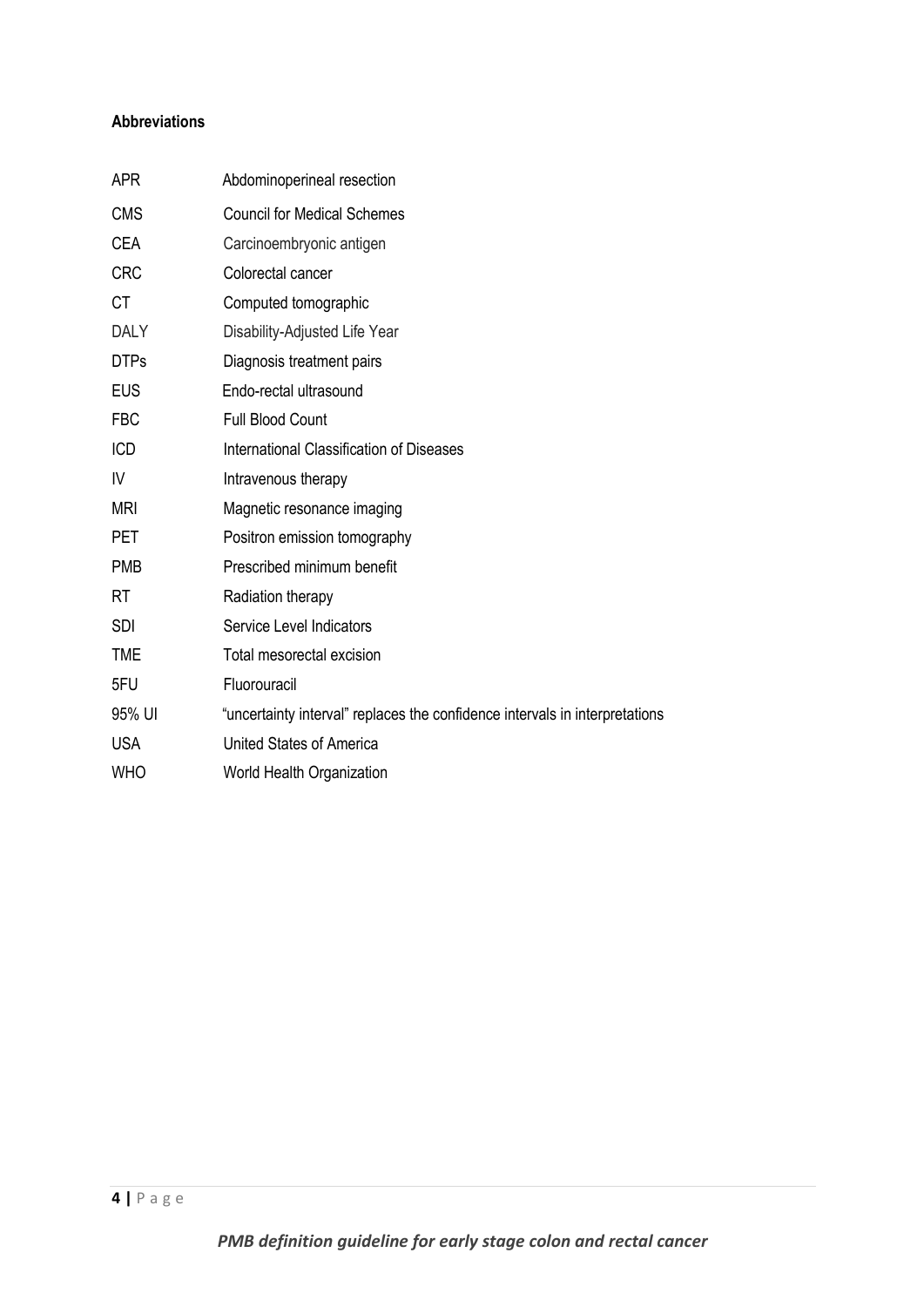## **1. Introduction**

- 1.1. The legislation governing the provision of the prescribed minimum benefits (PMBs) is contained in the Regulations enacted under the Medical Schemes Act, 131 of 1998 (the Act). It has been noted however, that in respect of some of the diagnosis treatment pairs (DTPs), medical scheme beneficiaries sometimes find it difficult to know their entitlements in advance. Medical schemes also interpret these benefits differently, resulting in a lack of uniformity of benefit entitlements.
- 1.2. The benefit definition project is coordinated by the Council for Medical Schemes (CMS), and aims to define the PMB package as well as to guide the interpretation of the PMB provisions by relevant stakeholders.
- **2. Scope and purpose**
	- 2.1. This document serves as a recommendation for the diagnosis, treatment and care of individuals with early stage colon and rectal cancer, in any clinically appropriate setting as outlined in the Act.
	- 2.2 The purpose is to improve clarity in respect of funding decisions by medical schemes, taking into consideration evidence based medicine, affordability, and in some instances cost-effectiveness.

| ICD 10 code       | <b>WHO</b> description                           |
|-------------------|--------------------------------------------------|
| C <sub>18.0</sub> | Malignant neoplasm of cecum                      |
| C18.1             | Malignant neoplasm of appendix                   |
| C18.2             | Malignant neoplasm of ascending colon            |
| C18.3             | Malignant neoplasm of hepatic flexure            |
| C18.4             | Malignant neoplasm of transverse colon           |
| C18.5             | Malignant neoplasm of splenic flexure            |
| C18.6             | Malignant neoplasm of descending colon           |
| C18.7             | Malignant neoplasm of sigmoid colon              |
| C18.8             | Malignant neoplasm of overlapping sites of colon |
| C18.9             | Malignant neoplasm of colon, unspecified         |
| C <sub>19</sub>   | Malignant neoplasm of rectosigmoid junction      |

**Table 1: Possible ICD10 codes for identifying early stage colon and rectal cancer**

**5 |** P a g e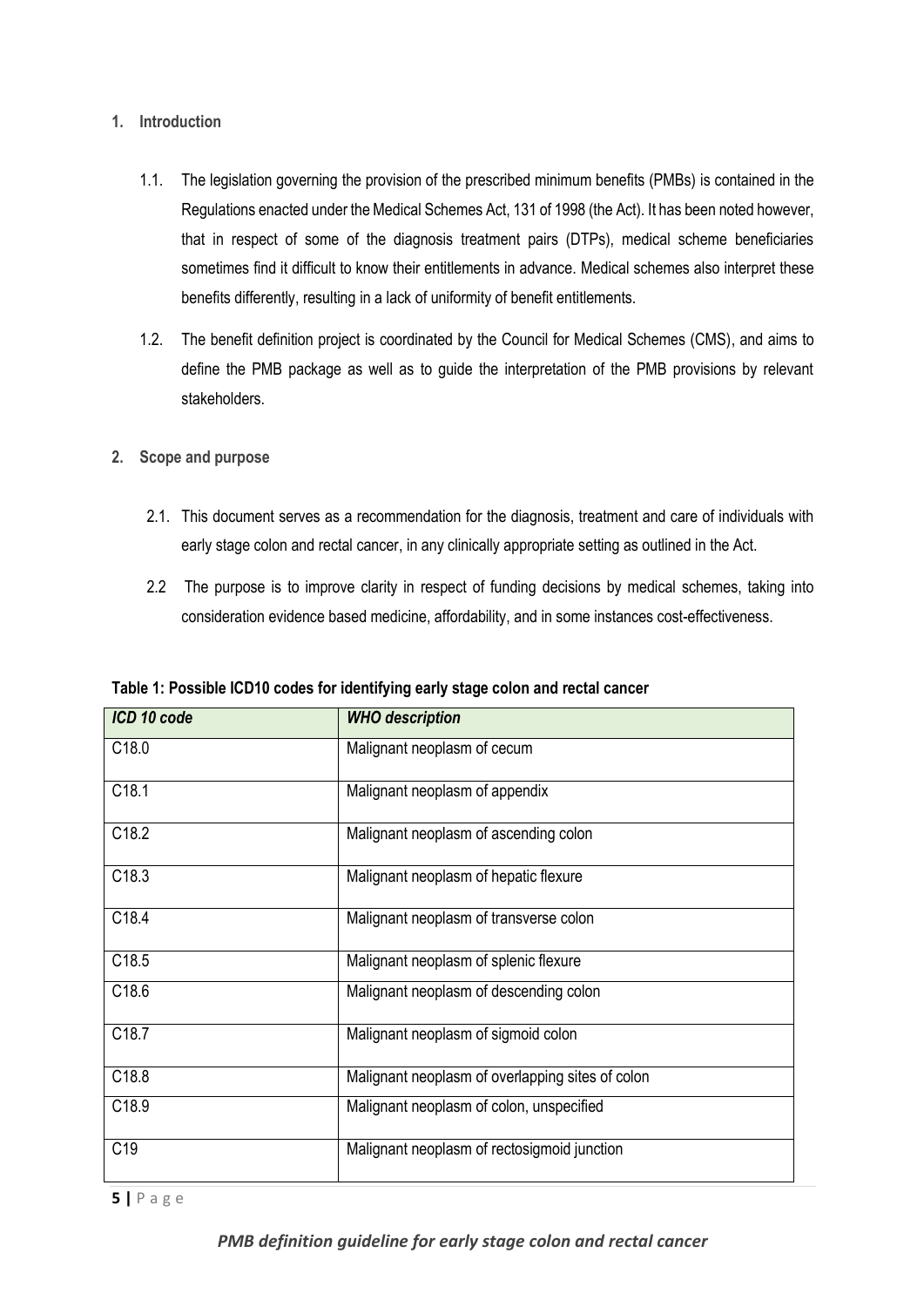| C <sub>20</sub>   | Malignant neoplasm of rectum                                           |
|-------------------|------------------------------------------------------------------------|
| C <sub>21.8</sub> | Malignant neoplasm of overlapping sites of rectum, anus and anal canal |
| C <sub>26.0</sub> | Malignant neoplasm, intestinal tract, part unspecified                 |
| C <sub>26.8</sub> | Malignant neoplasm, overlapping lesion of digestive system             |
| C <sub>26.9</sub> | Malignant neoplasm, ill-defined sites within the digestive system      |
| D01.0             | Carcinoma in situ colon                                                |
| D01.1             | Carcinoma in situ rectosigmoid junction                                |
| D01.2             | Carcinoma in situ rectum                                               |

## **3. Epidemiology and burden of disease**

- 3.1. Cancer of the colon and the rectum is collectively known as colorectal cancer (CRC). Colorectal cancer is a major cause of morbidity and mortality throughout the world (Global Burden of Disease Cancer Collaboration, 2016; Haggar & Boushey, 2009; Boyle & Ferlay, 2005). It is the third most common cancer worldwide and the fourth most common cause of death (Cancer Research UK; Global Burden of Disease Cancer Collaboration, 2016; Haggar & Boushey, 2009; Boyle & Ferlay, 2005; Boyle & Langman, 2000; Siegel, DeSantis & Jemal, 2014).
- 3.2. Worldwide, colorectal cancer represents 9.4% of all cancer incidences in men and 10.1% in women (Haggar & Boushey, 2009). Colorectal cancer is more prevalent in developed countries with a Western culture (Haggar & Boushey, 2009; Cronjé, Paterson & Becker, 2009).Globally, and for countries with high Service Level Indicators (SDI), colon and rectum cancer are ranked third for cancer and second for cancer deaths in 2015. In South Africa, colon cancer is ranked as the fifth most frequent cancer reported (Global Burden of Disease Cancer Collaboration, 2016).
- 3.3. In 2015, there were 1.7 million (95% UI, 1.6-1.7 million) incidents of colon and rectum cancer, and it resulted in 832 000 (95% UI, 812 000-855 000) deaths. Colon and rectum cancer caused 17 million (95% UI, 16.6-17.5 million) Disability-Adjusted Life Years (DALYs) in 2015. The odds of developing colon and rectum cancer before the age of 79 years at the global level was higher for men than for women (one in every 28 men, one in every 43 women).This pattern followed the developed versus developing countries patterns (Global Burden of Disease Cancer Collaboration, 2016).
- 3.4. In South Africa the epidemiology of CRC in white South Africans appears to follow the classic Western trend, although the molecular pathology has not been comprehensively investigated. CRC among black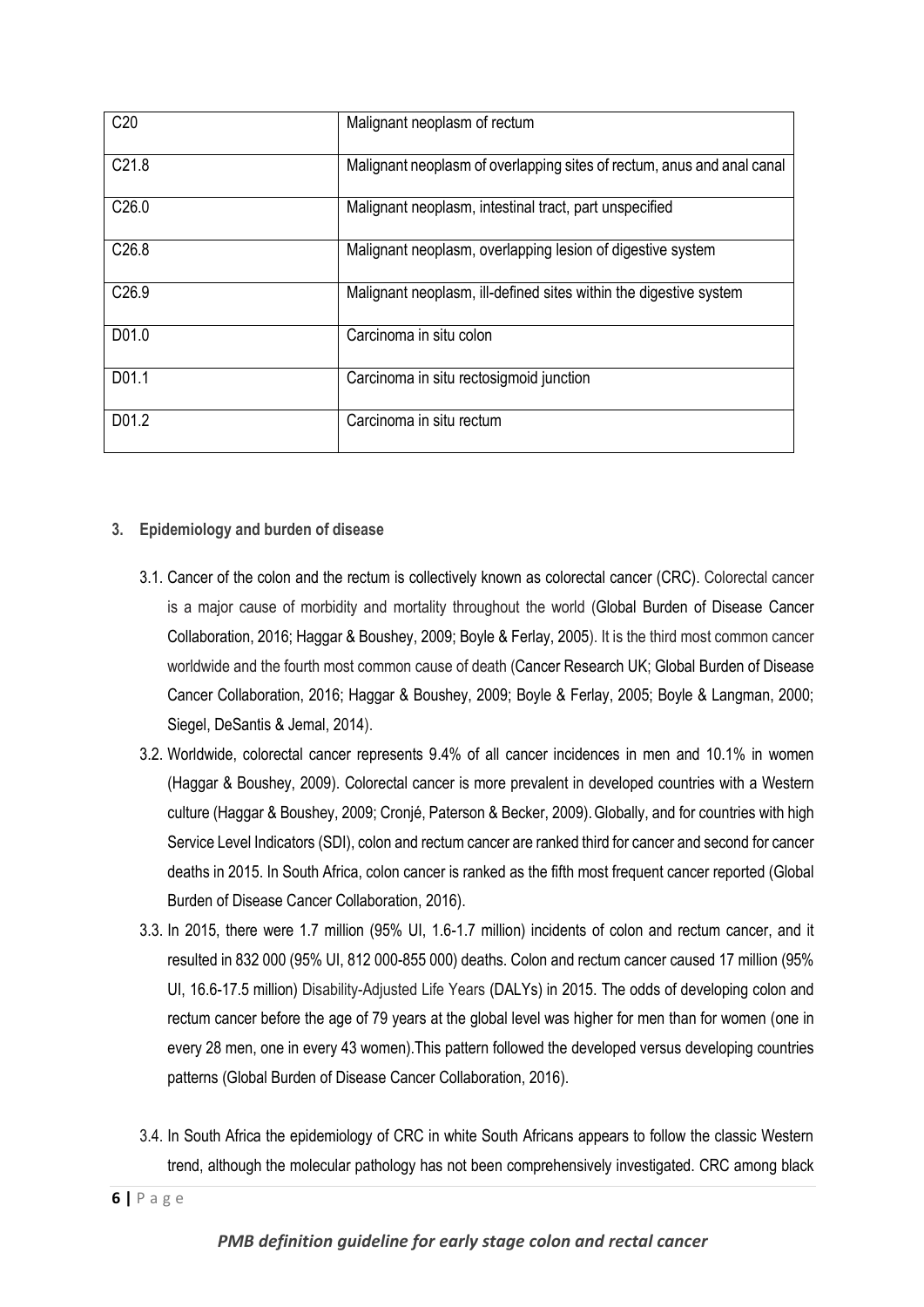South Africans is far less common, but there is evidence that numbers have been increasing in some centres and medical education on early detection of CRC is essential (Cronjé et al, 2009; Wentink, Räkers, Stupart, Algar, Ramesar & Goldberg, 2010; Coetzee, 2013).

- 3.5. Furthermore, disproportionately large numbers of young black patients seem to be presenting with CRC, a trend which appears to be common among countries throughout the African continent.
- 3.6. In a study by Cronje *et. al* in South Africa, of young patients (<50 years), about 41% were black and 10% were white , blacks had predominantly proximal tumours and significantly more poorly differentiated and/or mucinous tumours, and loss of mismatch repair protein expression was more evident than in whites (Cronjé et al, 2009). It seemed likely that CRC in young blacks develops through the accumulation of mutations, most probably via mismatch repair deficiency or promoter methylation, which in turn is linked to poor differentiation and a mucinous architecture.
- **4. Investigation, diagnosis and staging**
	- 4.1 Diagnosis and workup
		- 4.1.1. Consultations and clinical examinations are covered as PMB level of care.
		- 4.1.2. Full blood count (FBC), is part of the laboratory investigations. An FBC measures the number of red cells, white cells and platelets, which are important for measuring the blood status of the patient. FBC is PMB level of care, and is considered an important tool. It should however not be relied on alone, to diagnose cancer (Van Cutsem, Cervantes, Nordlinger & Arnold, 2014).
		- 4.1.3. The carcinoembryonic antigen (CEA) test, is recommended as a baseline measure and should be covered as PMB level of care. The test measures the amount of protein that may appear in the blood of some people who have certain types of cancers, especially cancer of the large intestine (colon and rectal cancer). It is not diagnostic but considered a tumour marker. CEA levels do have value in the follow-up of patients diagnosed with CRC. It aids in surgical treatment planning, post treatment follow-up and in the assessment of prognosis (Macrae, Bendell & Tanabe, 2016).
		- 4.1.4. A single positive CEA does not equate to a diagnosis of CRC, and therefore does not qualify for advanced staging investigations. Further diagnostic studies are warranted.
		- 4.1.5. CA 19-9 is not indicated for staging of both colon and rectal cancer (Macrae et al., 2016).
		- 4.1.6. Barium enema X-ray exam of the large intestine (colon and rectum) is PMB level of care. This radiological imaging procedure should only be used if the patient does not have access to colonoscopy (Van Cutsem et al., 2014; NICE guidelines, 2011; Agency for Healthcare Research and Quality; Macrae et al., 2016).
		- 4.1.7. Standard (video) colonoscopy is PMB level of care. The rectum and entire colon are examined using a [colonoscope.](https://www.cancer.gov/Common/PopUps/popDefinition.aspx?id=CDR0000046463&version=Patient&language=English) Any abnormal growths in the colon and the rectum can be removed,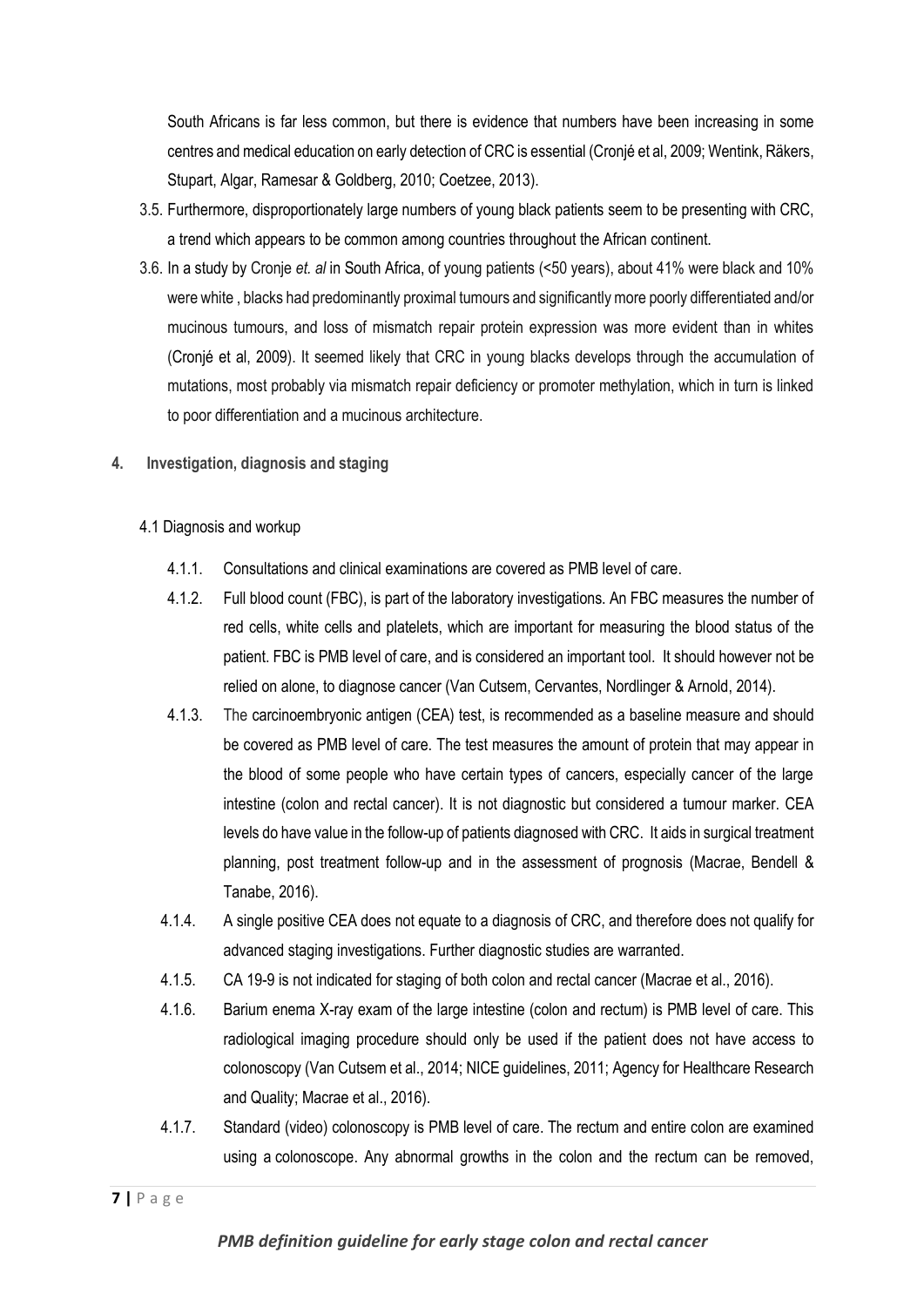including growths in the upper parts of the colon that are not reached by sigmoidoscopy (Klessen, Rogalla & Taupitz, 2007).

- 4.1.8. Computed tomographic (CT) scan [colonoscopy](https://www.cancer.gov/Common/PopUps/popDefinition.aspx?id=CDR0000044973&version=Patient&language=English) is PMB level of care only if standard colonoscopy has been unsuccessful.
- 4.1.9. Bowel preparation prior to colonoscopy and CT colonoscopy is PMB level of care.
- 4.1.10. Confirmation of tumour origin includes both histological assessment as well as cytological assay. The confirmation of diagnosis is only given by laboratory analysis of the tumour and tissues affected (histopathology), (Van Cutsem et al., 2014; NICE guidelines, 2011).

**Table 2: PMB level of care for diagnosis and workup of early stage colon and rectal cancer**

| <b>Description</b>               |                                                        |  |
|----------------------------------|--------------------------------------------------------|--|
| <b>Clinical assessment</b>       | Consultations                                          |  |
| <b>Laboratory investigations</b> | Full Blood Count (FBC)                                 |  |
|                                  | <b>CEA</b>                                             |  |
| Imaging: Procedures              | Barium enema                                           |  |
|                                  | Colonoscopy                                            |  |
|                                  | CT Colonoscopy – On motivation: only if colonoscopy is |  |
|                                  | unsuccessful                                           |  |
| <b>Histology assessment</b>      | Histology / cytology                                   |  |

- 4.2. Staging and risk assessment for colon and rectum cancer:
	- 4.2.1. Consultation and clinical examination for staging and risk assessment for both colon and rectal cancer are covered as PMB level of care.
	- 4.2.2. The liver function test, is routinely done for both colon and rectal cancer. Although frequently obtained preoperatively, liver enzymes may be normal in the setting of small hepatic metastases and are not a reliable marker for exclusion of liver involvement (Van Cutsem et al., 2014; NICE guidelines, 2011).
	- 4.2.3. Renal function tests for colon and rectal cancer are routine blood tests to assess organ function (Van Cutsem et al, 2014; NICE guidelines, 2011).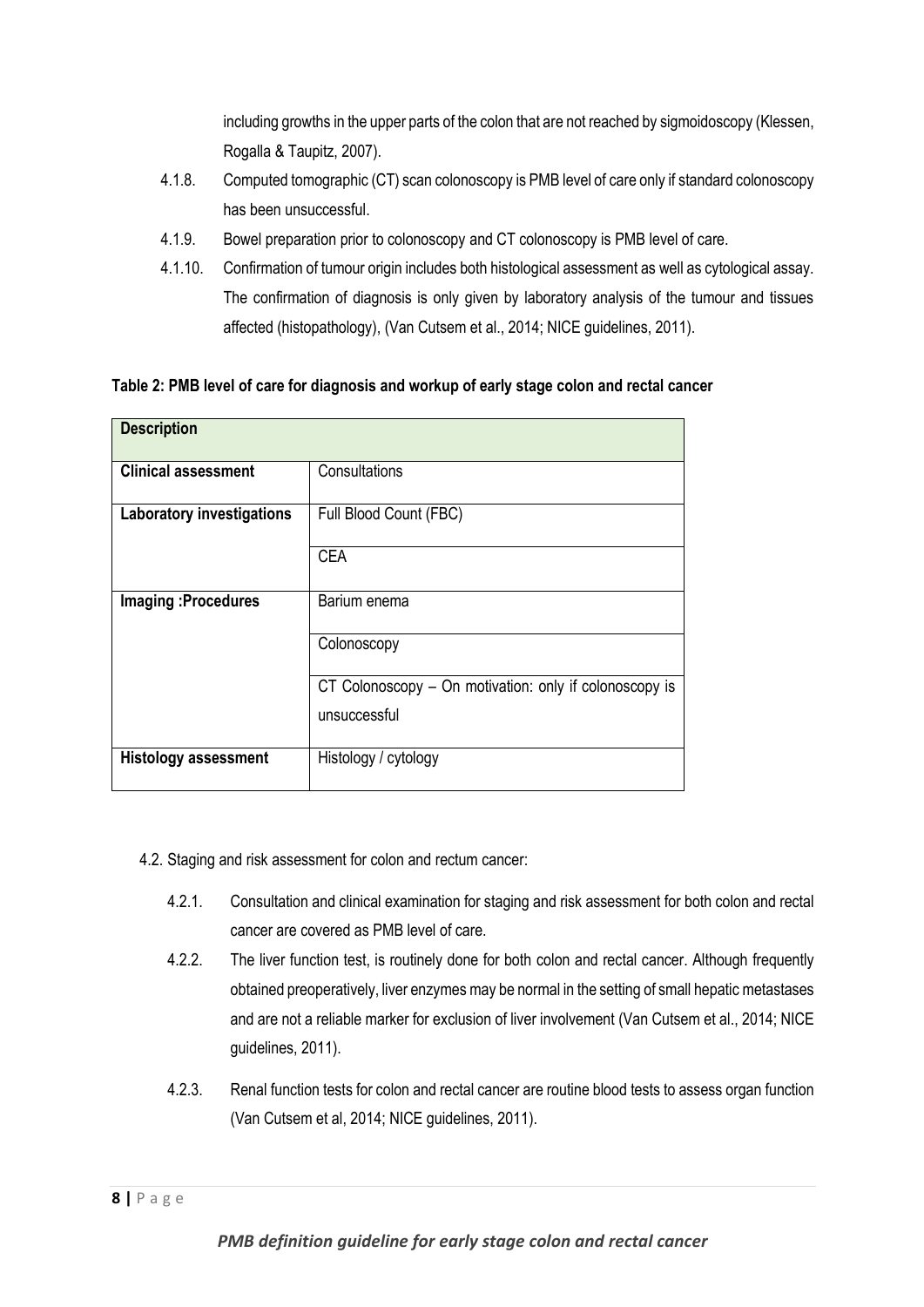- 4.2.4. The clinical benefit of routine clinical staging with CT scan of the chest is controversial in colon cancer (Macrae et al, 2016). However, if there is any suspicion of lung involvement, CT scan of the chest is considered PMB level of care.
- 4.2.5. A CT scan of the abdomen and pelvis is PMB level of care. In patients with newly diagnosed CRC, preoperative abdominal and pelvic CT scans can reveal regional tumour extension, regional lymphatic and distant metastases, as well as tumour related complications, for example, obstruction, perforation and fistula formation (Macrae et al, 2016).
- 4.2.6. A magnetic resonance imaging (MRI) scan of the pelvis is recommended for rectal cancer because it provides a precise evaluation of the topographic relationship of a tumor to the mesorectal fascia (an important anatomic landmark for the feasibility of total mesorectal excision). An MRI scan is currently the only imaging modality that is highly accurate in predicting whether or not it is likely that a tumor free margin can be achieved, and thus provides important information for planning of an effective therapeutic strategy, especially in patients with advanced rectal cancer (Kijima, Sasaki, Nagata, Utano, Lefor & Sugimoto, 2014; Klessen et al, 2007).
- 4.2.7. Rectal distension significantly reduces the distance between the rectal wall and the mesorectal fascia contrast might impact on the ability of an MRI scan to predict accurately the distance between the tumor and the potential resection margin, hence an MRI of the pelvis without contrast is used in most circumstances (Slater, Halligan, Taylor & Marshall, 2006).
- 4.2.8. Endo-rectal ultrasound (EUS) is recommended for rectal cancer only. EUS depicts the anatomic layers of the rectal wall with a high degree of accuracy and thus enables precise determination of the tumor extent in relation to the different wall layers. Reported accuracy rates of trans-rectal ultrasound in assessing the T stage are in the range of 69–97%. EUS is most suitable for evaluating early rectal cancer, however, it is limited in assessing more advanced tumors.

Procedures that are not PMB level of care for the staging and risk assessment of colon and rectal cancer include:

- *4.2.9.* Bone scans for colorectal cancer are not indicated for CRC as it typically metastasizes to bone in less than 10% of patients, and isolated skeletal metastases are found in almost 1% of cases, suggesting a unique clinical and biological behavior in terms of metastatic pathways (Assi, Mukherji, Haydar, Saroufim, Temraz & Shamseddine, 2015).
- 4.2.10. Positron emission tomography (PET) scans do not appear to add significant information to CT scans in early stage CRC and are therefore not considered PMB level of care for early stage colorectal cancer.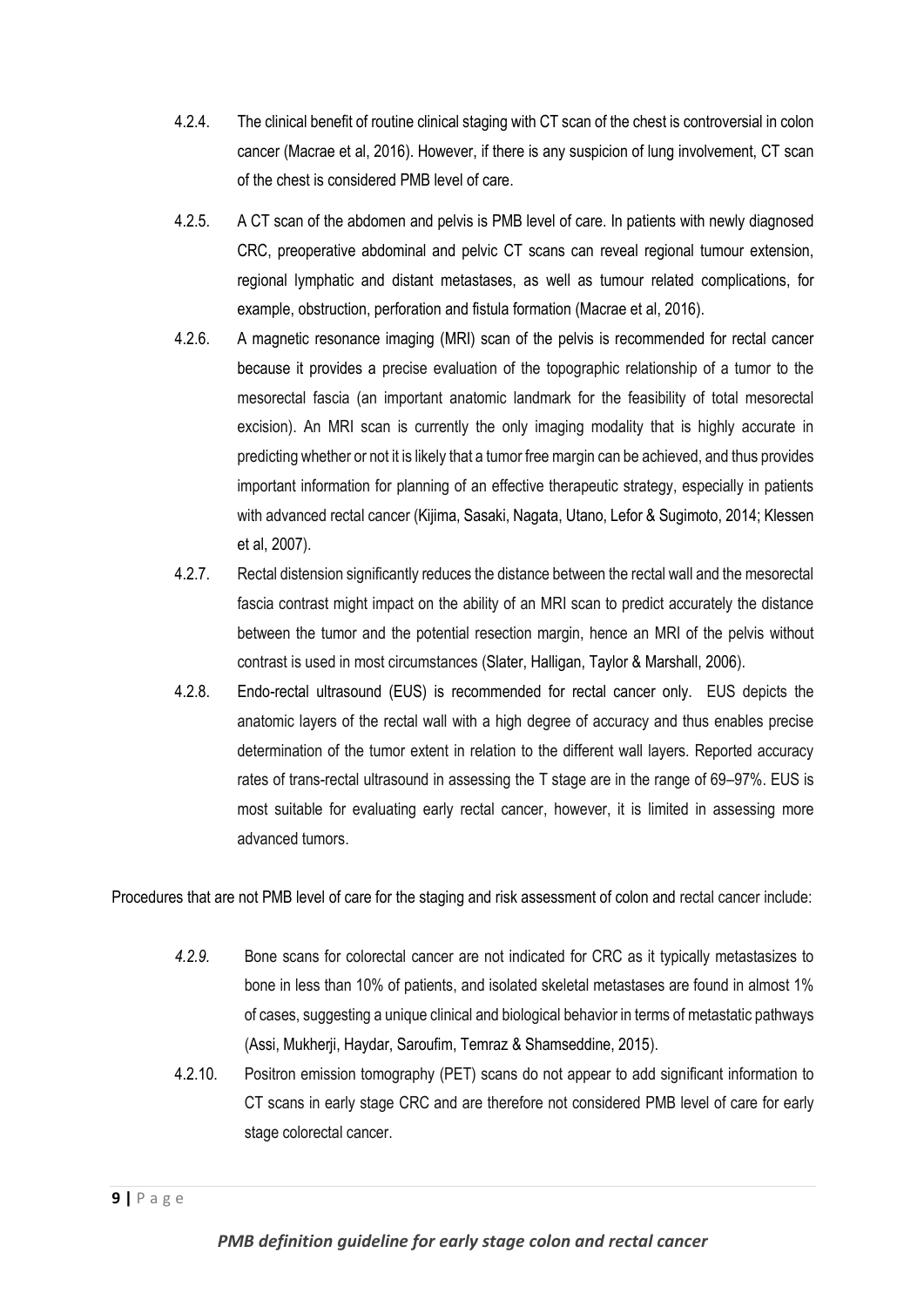4.2.11. A PET scan is better suited for advanced CRC. The benefit of a PET scan is to detect extrahepatic metastases in patients considered to be candidates for liver resection, and in this situation, it is appropriate to obtain a PET scan prior to initiation of chemotherapy (Van Cutsem et al, 2014; Nahas, Akhurst, Yeung, Leibold, Riedel, Markowitz, Minsky, Paty, Weiser, Temple, Wong, Larson & Guillem, 2008).

**Table 3: PMB level of care for the staging and risk assessment of early stage colon and rectal cancer**

| <b>Description</b>               |                                              | <b>Colon cancer</b> | <b>Rectum cancer</b> |
|----------------------------------|----------------------------------------------|---------------------|----------------------|
| <b>Clinical assessment</b>       | Consultation                                 | $\sqrt{}$           | $\sqrt{ }$           |
| <b>Laboratory investigations</b> | <b>CEA</b>                                   | $\sqrt{ }$          | $\sqrt{ }$           |
|                                  | Liver function test                          | $\sqrt{ }$          | $\sqrt{ }$           |
|                                  | Renal function                               | $\sqrt{}$           | $\sqrt{ }$           |
| Imaging: radiology               | CT chest, abdomen and pelvis only if $\vert$ | $\sqrt{ }$          | $\sqrt{ }$           |
|                                  | there is any suspicion of lung involvement   |                     |                      |
|                                  | MRI pelvis without<br>intravenous (IV)       | $\sf X$             | $\sqrt{ }$           |
|                                  | contrast                                     |                     |                      |
|                                  | Endo-rectal ultrasound                       | $\pmb{\mathsf{X}}$  | $\sqrt{ }$           |
|                                  |                                              |                     |                      |
| <b>Exclusions</b>                |                                              |                     |                      |
| $\qquad \qquad -$                | Bone scans for early stage colorectal cancer |                     |                      |
| PET scan                         |                                              |                     |                      |

# **5. Treatment options for early stage colon and rectal cancer**

The severity of the disease determines the treatment options which are used to treat early stage colon and rectal cancer. These include:

- Surgical management
- Chemotherapy and Chemo-radiation
- Radiation therapy

# **5.1. Surgical management**

*PMB definition guideline for early stage colon and rectal cancer*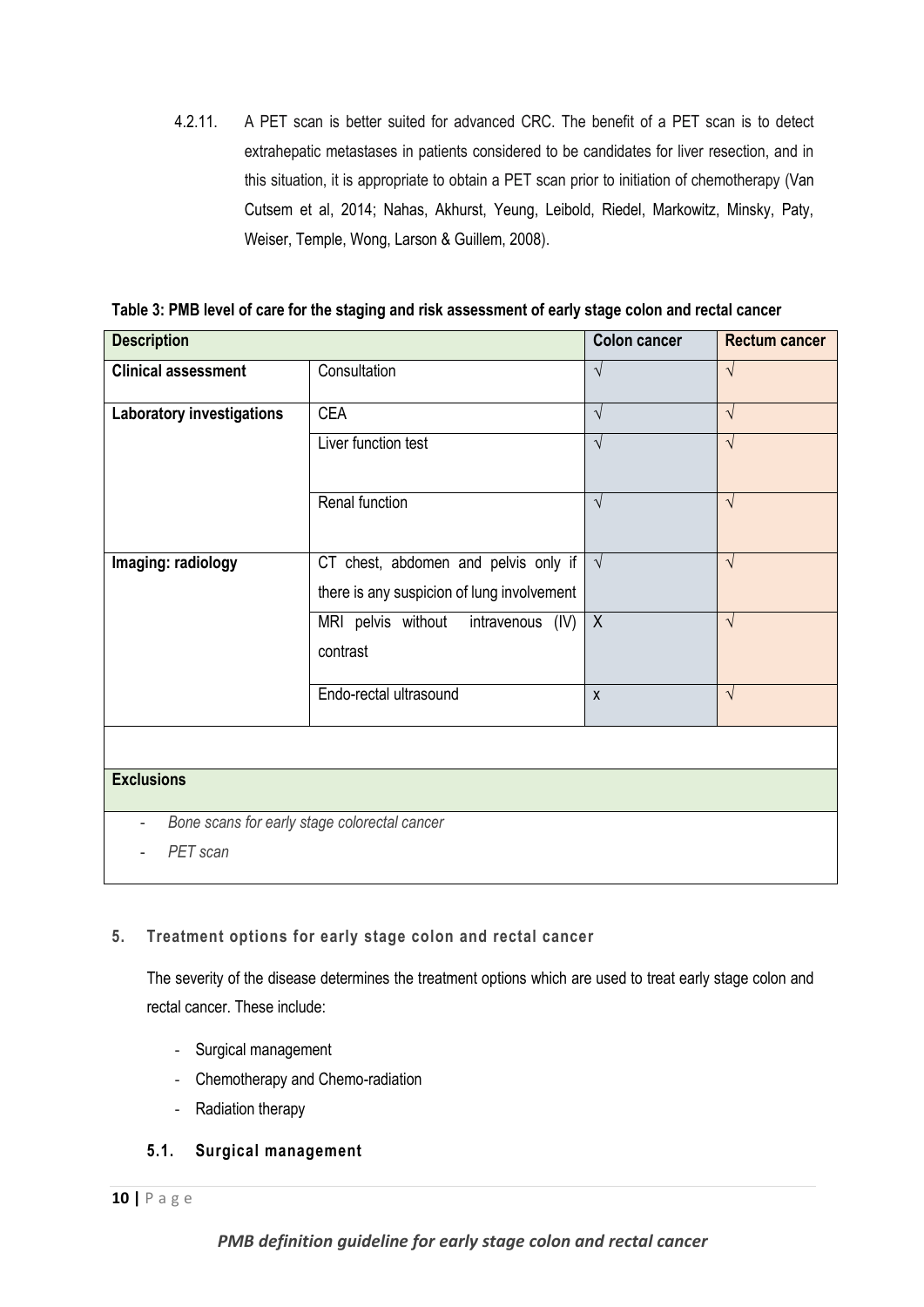The type of surgery used depends on the stage (extent) of the cancer, its location, and the goal of the surgery. Treatment is also divided into colon and rectal cancer as the approaches are slightly different.

- 5.1.1. The following surgical interventions are PMB level of care for colon cancer:
	- 5.1.1.1. Local excision Stage 0 and some early stage I tumours, or polyps can be removed during a colonoscopy.
	- 5.1.1.2. Polypectomy the cancer is removed as part of the polyp, which is excised at colonoscopy.
	- 5.1.1.3. Colectomy in this surgery, all (total colectomy) or part (hemicolectomy, partial colectomy, or segmental resection) of the colon together with surrounding lymph nodes are resected. The colectomy can be done as an open colectomy, through a laparotomy, or via a laparoscopy.
	- 5.1.1.4. Stenting is indicated for obstructing tumours. A self-expanding metal stent (SEMS) is deployed across the tumour to relieve the obstruction allowing time to optimise and adequately stage the patient prior to surgery (Bonin & Baron, 2010; van Hooft, van Halsema, Vanbiervliet, Beets-Tan, DeWitt & Donnellan, 2014).
	- 5.1.1.5. A stoma may comprise of colon (colostomy) or ileum (ileostomy). A Stoma is when the bowel is brought out as an opening onto the abdominal wall. It is indicated in cases of bowel obstruction (with or without resection), perforation or where an anastomosis is not deemed feasible.
- 5.1.2. The following surgical interventions are PMB level of care for rectal cancer (Van Cutsem et al, 2014; NICE guidelines, 2011; Macrae et al, 2016; Kaplan, Strongin, Adler, Siddiqui, 2014; Bonin & Baron, 2010; van Hooft et al, 2014).
	- 5.1.2.1. Local excision this is done to remove superficial cancers or polyps, often during a colonoscopy.
	- 5.1.2.2. Polypectomy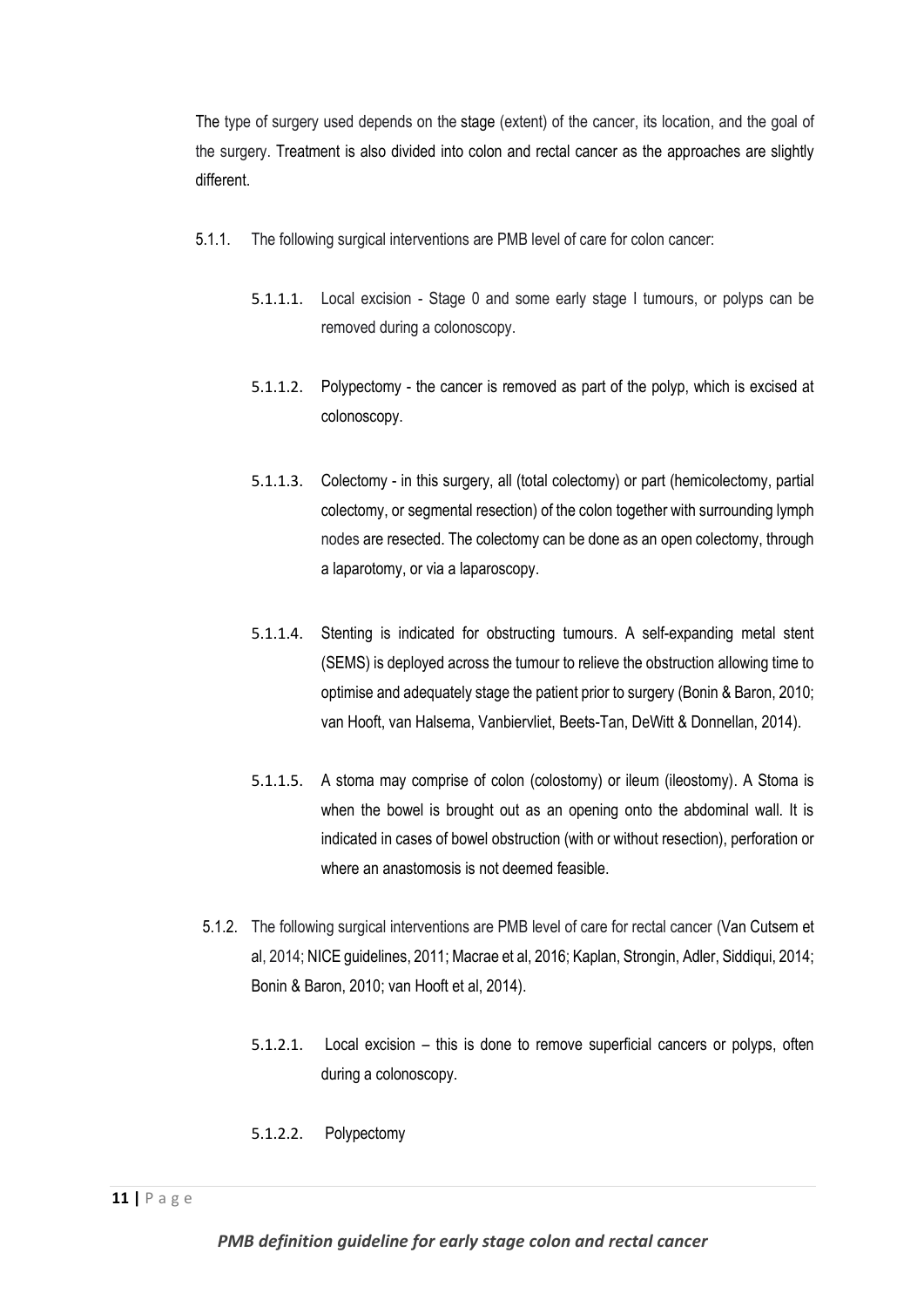- 5.1.2.3. Trans-anal excision the procedure can be used to remove some early stage I rectal cancers that are relatively small, and not too far from the anus.
- 5.1.2.4. Anterior resection entails the excision of cancers in the upper part of the rectum together with its surrounding mesentery and lymph nodes. The remaining colon is then anastomosed to the remaining part of the rectum or brought out as a stoma. The stoma may be temporary or permanent (Kaplan et al, 2014).
- 5.1.2.5. Low anterior resection with colo-anal anastomosis this entails the excision of rectal cancers involving the middle and lower third of the rectum. The entire rectum is excised by total mesorectal excision (TME), which is needed to remove the lymph nodes. The colon is then connected to the anus (colo-anal anastomosis). It may be necessary to do a temporary ileostomy (where the end of the ileum is brought out onto the abdominal wall) while the anastomosis heals.
- 5.1.2.6. Abdominoperineal resection (APR) is reserved for cancers in the lower part of the rectum which are involving the sphincter muscle. It entails an abdominal component to excise the rectum and a perineal component to excise the anus. A permanent colostomy is brought out onto the abdominal wall.
- 5.1.2.7. In the event of an extra-levator abdomino-perineal resection, which is aimed at achieving a wider tumour clearance, a biological mesh / prosthesis will be required to repair the resultant operative defect to prevent perineal herniation.
- 5.1.2.8. Diverting colostomy is indicated where the patient presents with obstructive symptoms. It entails bringing out the proximal obstructed colon onto the abdominal wall. This often helps the patient recover enough to start other treatments (such as [chemotherapy\)](http://www.cancer.org/cancer/colon-rectal-cancer/treating/chemotherapy.html) prior to definitive surgery. In some instances, the stoma may be permanent.

#### **Table 4: Surgical interventions for PMB level of care for rectum and colon cancer**

| <b>Rectum cancer</b> | <b>Colon cancer</b> |
|----------------------|---------------------|
| Local excision       | Local excision      |

**12 |** P a g e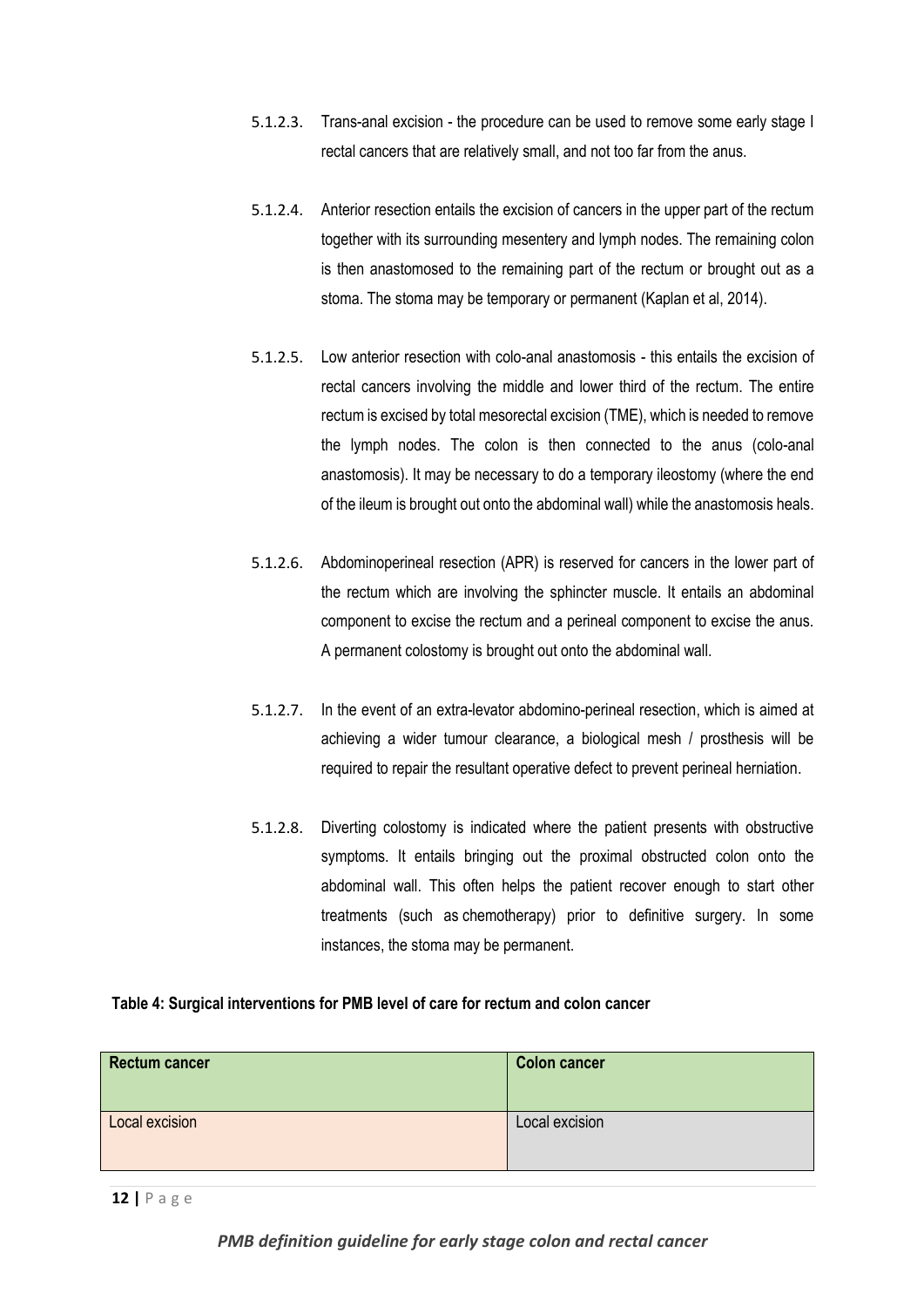| Polypectomy                                       | Polypectomy |
|---------------------------------------------------|-------------|
| <b>Trans-anal excision</b>                        | Colectomy   |
| <b>Anterior resection</b>                         | Stenting    |
| Low anterior resection with colo-anal anastomosis | Stoma       |
| Abdominoperineal resection                        |             |
| Diverting colostomy                               |             |

# 5.2. Chemotherapy and chemoradiation

Treatment for early stage colorectal cancer includes:

- Adjuvant chemotherapy for colon cancer
- Neo-adjuvant chemoradiation for rectal cancer
- Adjuvant chemotherapy for rectal cancer
- 5.2.1. Adjuvant chemotherapy for colon cancer:
	- 5.2.1.1. There is no data to support the use of oxaliplatin in stage 2 colon cancer, it is however, recommended for stage 3 patients. FOLFOX4 (combination of fluorouracil, leucovorin and oxaliplatin) shows a 6 year overall survival of 72.9% versus 68.7% when compared to LV5FU2 (leucovorin plus fluorouracil) for stage 3 patients but no difference in overall survival for stage 2 patients (Andre´, Boni, Navarro, Tabernero, Hickish, Topham, Bonetti, Clingan, Bridgewater, Rivera & de Gramont, 2009).

# **Table 5: PMB level of care for adjuvant chemotherapy for colon cancer**

| Indication | <b>Description</b> | Medicine details                                |
|------------|--------------------|-------------------------------------------------|
|            |                    | Oxaliplatin – only in high risk not for stage 2 |
|            |                    | Leucovorin                                      |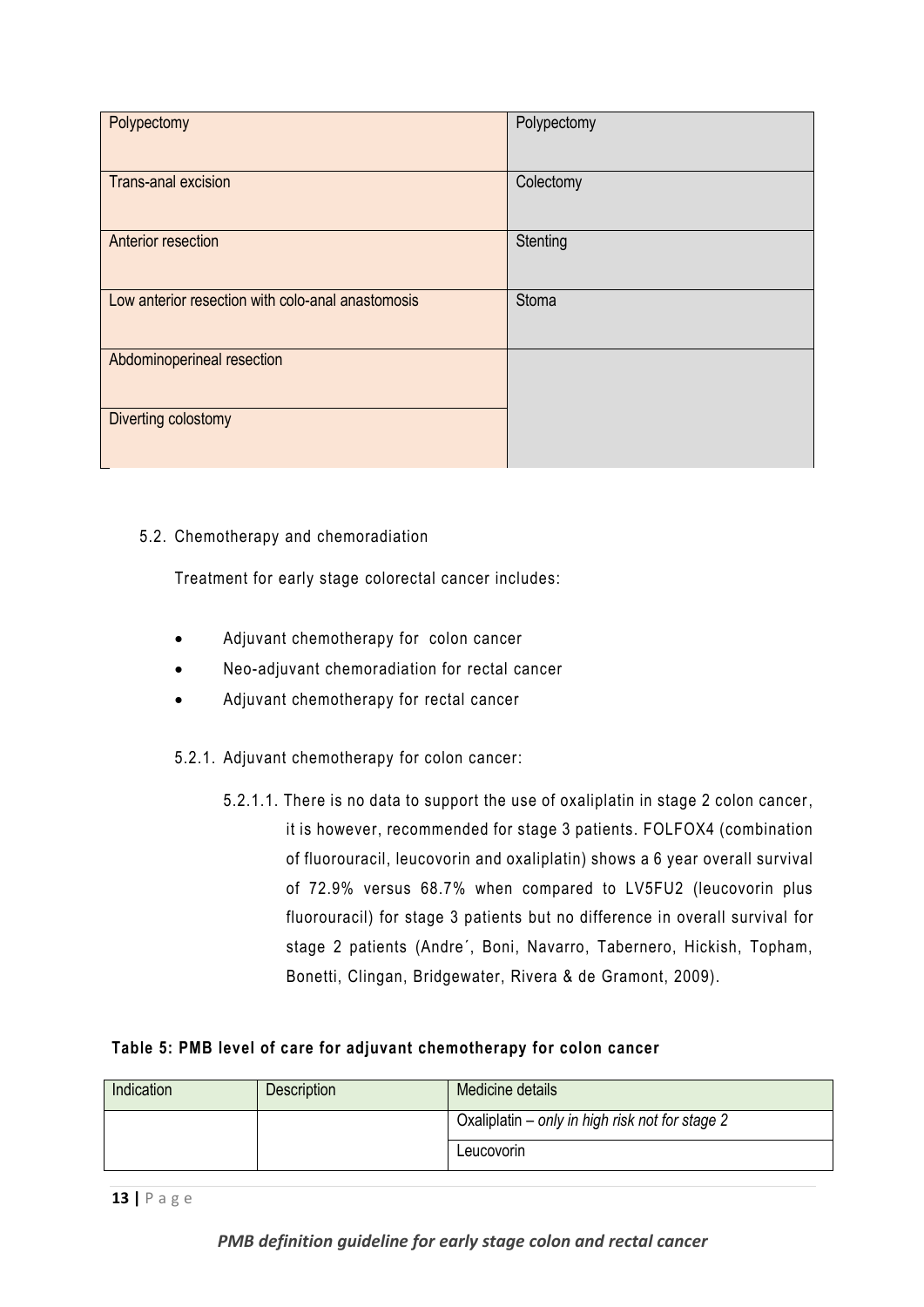| Colon adjuvant | Chemotherapy | <b>Fluorouracil</b> |
|----------------|--------------|---------------------|
|                |              | Capecitabine        |

- 5.2.2. Neo-adjuvant chemoradiation for rectal cancer (Van Cutsem et al, 2014; NICE guidelines, 2011; Macrae et al, 2016).
	- 5.2.2.1. Fluorouracil + Leucovorin with Radiation then surgery.
	- 5.2.2.2. Capecitabine with radiation then surgery.

#### **Table 6: Neo-adjuvant chemoradiation options in early stage rectal cancer**

| Indication           | <b>Description</b> | Medicine details                              |
|----------------------|--------------------|-----------------------------------------------|
| Rectum: neo-adjuvant | Chemo radiation    | Fluorouracil + Leucovorin with Radiation then |
|                      |                    | surgery                                       |
|                      |                    | Capecitabine with Radiation then surgery      |

5.2.3. Adjuvant chemotherapy for rectal cancer (Kachnic, 2007; Mamon, 2011).

5.2.3.1. Leucovorin, Capecitabine and 5FU are PMB level of care.

# **Table 7: Adjuvant chemotherapy options in early stage rectal cancer**

| Indication        | <b>Description</b> | Medicine details |
|-------------------|--------------------|------------------|
| Rectum : adjuvant | Chemotherapy       | Leucovorin       |
|                   |                    | Fluorouracil     |
|                   |                    | Capecitabine     |

- 5.3. Radiation therapy for colorectal cancer:
	- 5.3.1. Radiation therapy (RT) for colon cancer is not recommended due to the high morbidity (Mamon, 2011). Special motivation would be required prior to any authorisation.
	- 5.3.2. For rectal cancer, the following techniques are PMB level of care.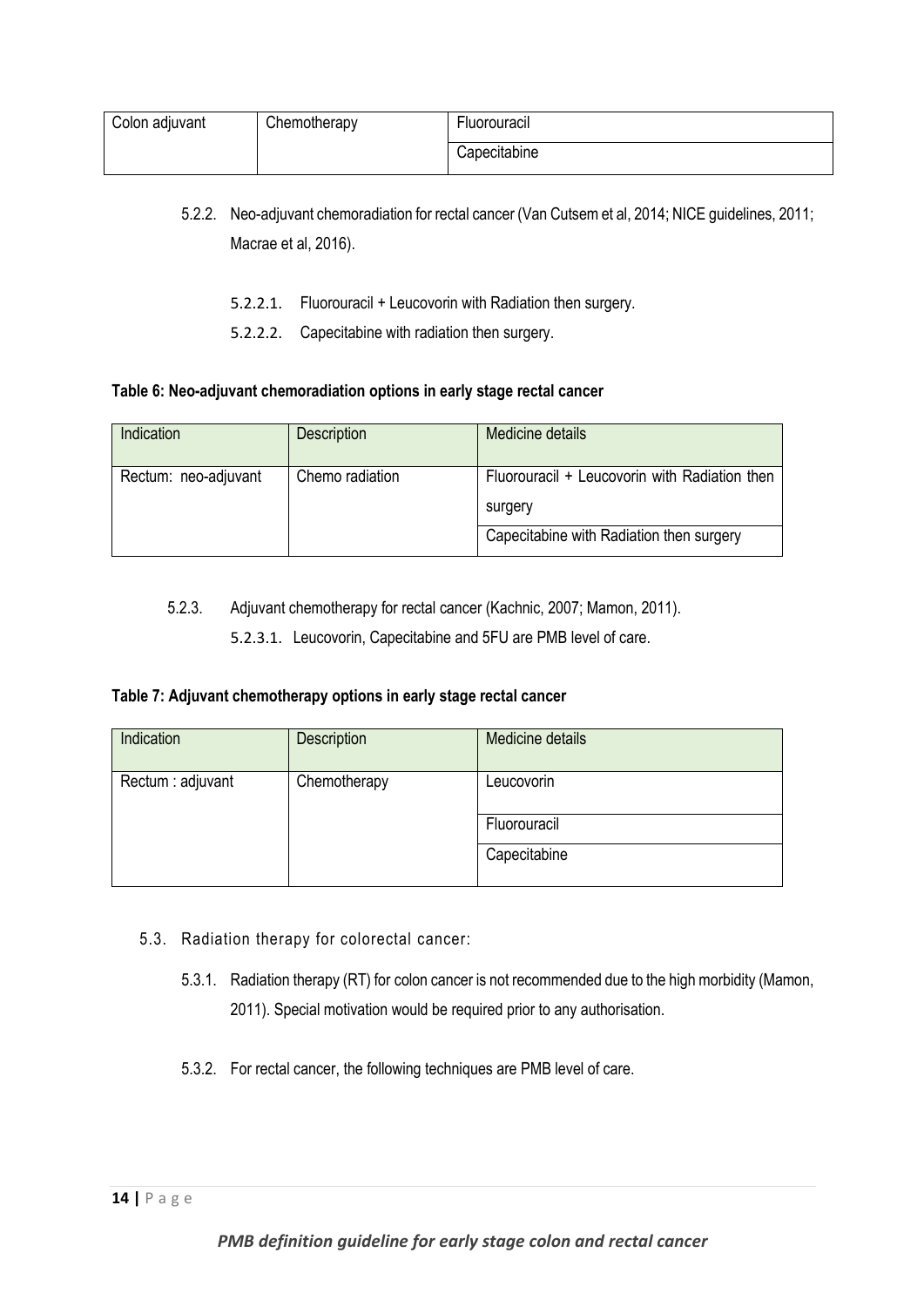# **Table 8: PMB level of care for radiation therapy in early stage rectum cancer**

Conventional Radiation therapy – chemoradiation

- Radical radiotherapy 25#: conventional single volume / 3D single volume
- Radical radiotherapy 25# conventional single volume with reduced TV boost + Short Course RT
- Radical radiotherapy 25# 3D single volume with reduced TV boost + Short Course 3D RT
- Short course RT 5# for frail patients. This is an acceptable neoadjuvant approach for early stage rectal cancer and applied to clearly operable disease planned for a total mesorectal excision.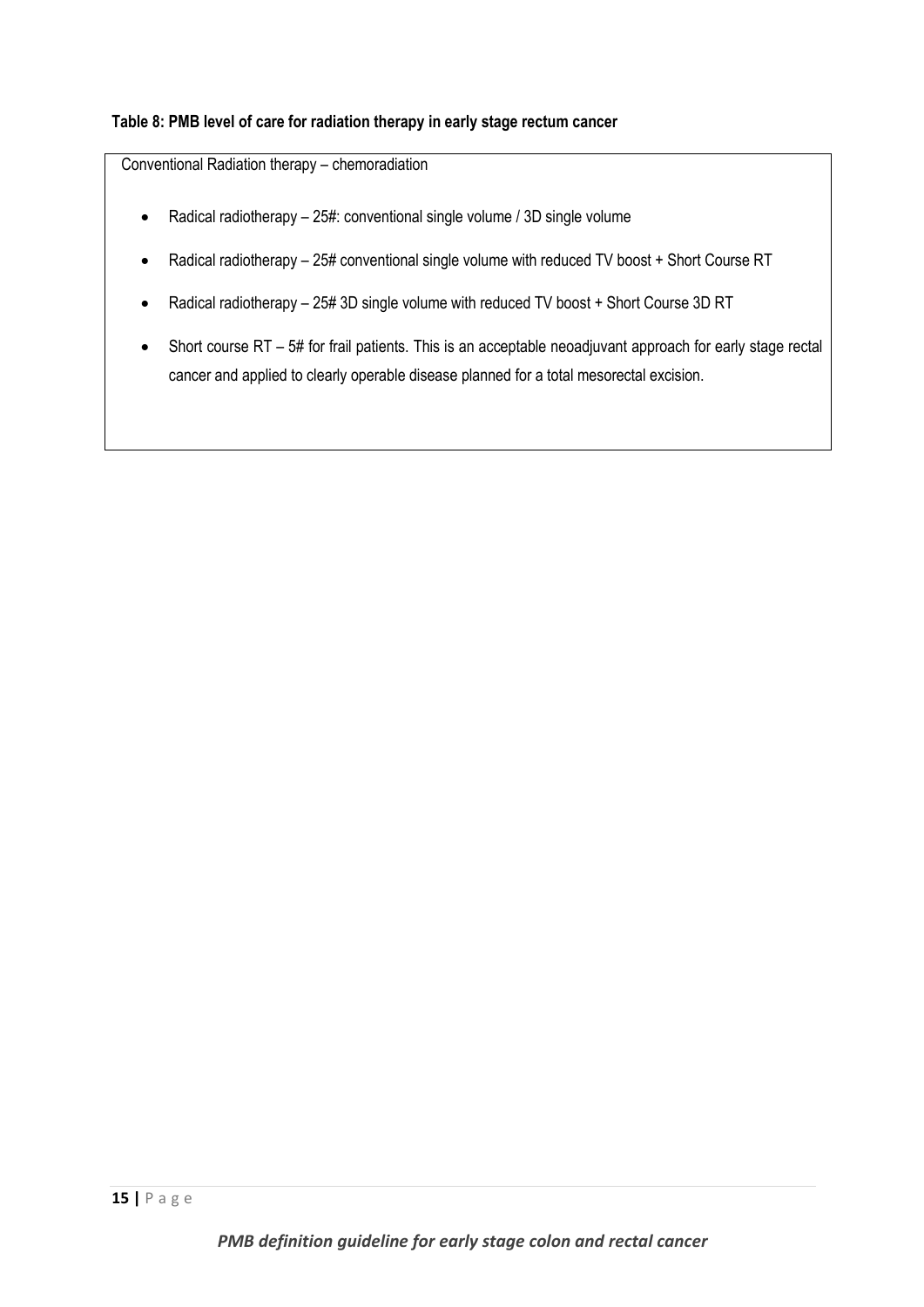# **6. Follow up care**

Table 9 below shows recommended interventions and the corresponding frequencies up to 10 years post diagnosis.

# **Table 9: Frequency of interventions considered to be PMB level of care in early stage colon and rectal cancer during therapy and up to 10 years post diagnosis**

|                            |                                                | Frequency during therapy                                        | Up to 2 years post diagnosis<br>Frequency per year                                                       | 3-10 years post diagnosis | Recurrent work up - only<br>if there is suspicion of<br>disease recurrence |  |  |
|----------------------------|------------------------------------------------|-----------------------------------------------------------------|----------------------------------------------------------------------------------------------------------|---------------------------|----------------------------------------------------------------------------|--|--|
| <b>Clinical assessment</b> | Consultation                                   | Depends on treatment interventions and supportive care required |                                                                                                          |                           |                                                                            |  |  |
| Pathology                  | Full blood count (FBC)                         | 6                                                               | $\overline{2}$                                                                                           |                           | $\sqrt{ }$                                                                 |  |  |
|                            | <b>CEA</b>                                     | $\overline{2}$                                                  | $\overline{2}$                                                                                           |                           | $\sqrt{ }$                                                                 |  |  |
|                            | Liver function test                            | $\overline{2}$                                                  | 0                                                                                                        | 0                         | $\sqrt{ }$                                                                 |  |  |
|                            | Renal function                                 | $\overline{2}$                                                  | 0                                                                                                        | 0                         | $\sqrt{ }$                                                                 |  |  |
| Imaging                    | study of chest and<br>CT<br>abdomen and pelvis | -1                                                              |                                                                                                          |                           | $\sqrt{ }$                                                                 |  |  |
|                            | MRI pelvis without IV contrast   0             |                                                                 | 0                                                                                                        | $\mathbf{0}$              | $\sqrt{ }$                                                                 |  |  |
| <b>Procedures</b>          | Colonoscopy                                    | $\mathbf 0$                                                     | At 6 months, at 1 year, at 3 years and then every 3 years in patients with previous<br>colorectal cancer |                           |                                                                            |  |  |

**16 |** P a g e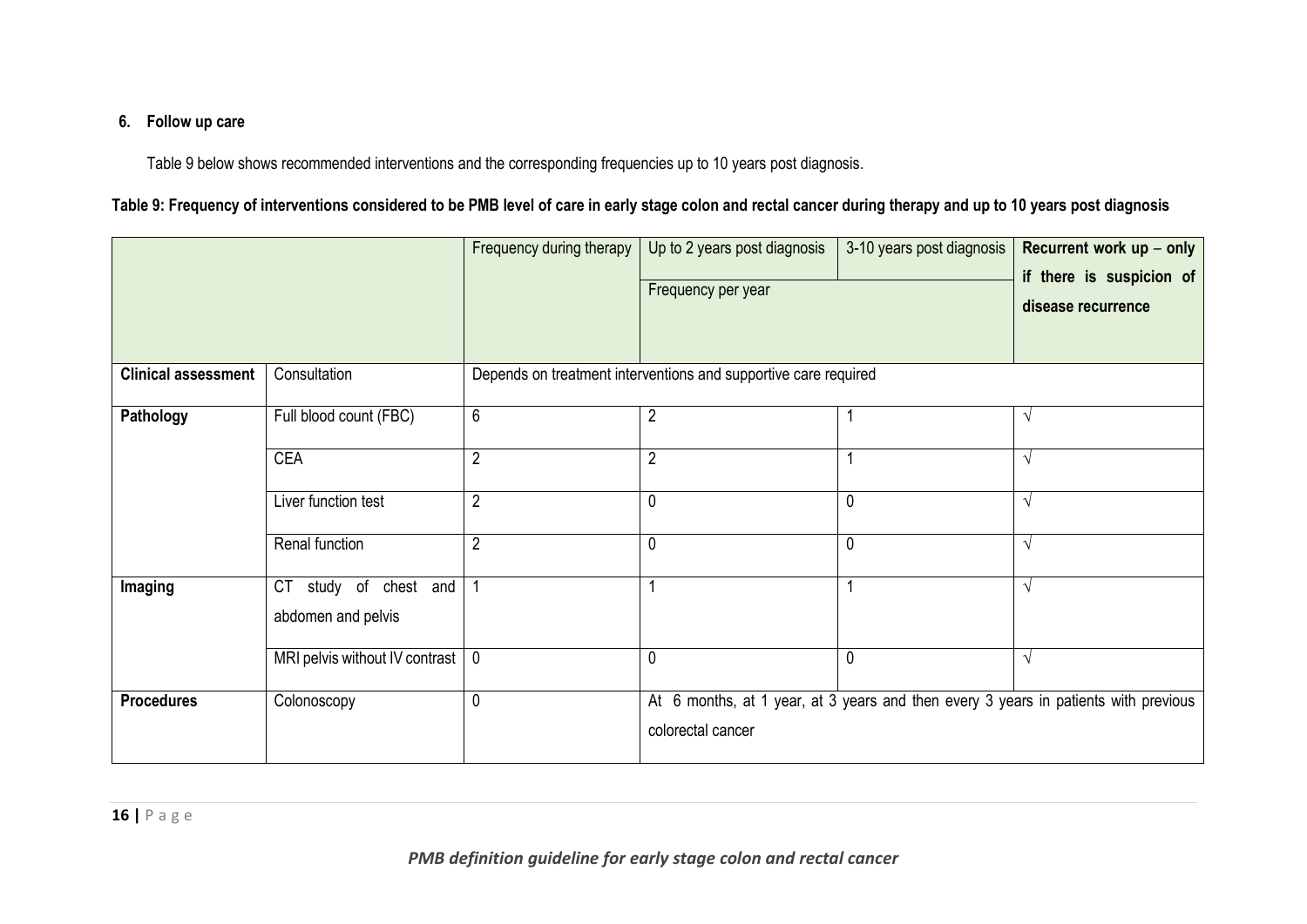| Histological | Histology |  |  |
|--------------|-----------|--|--|
| assessment   |           |  |  |
|              |           |  |  |

*This guideline will be due for update on 31 August 2019*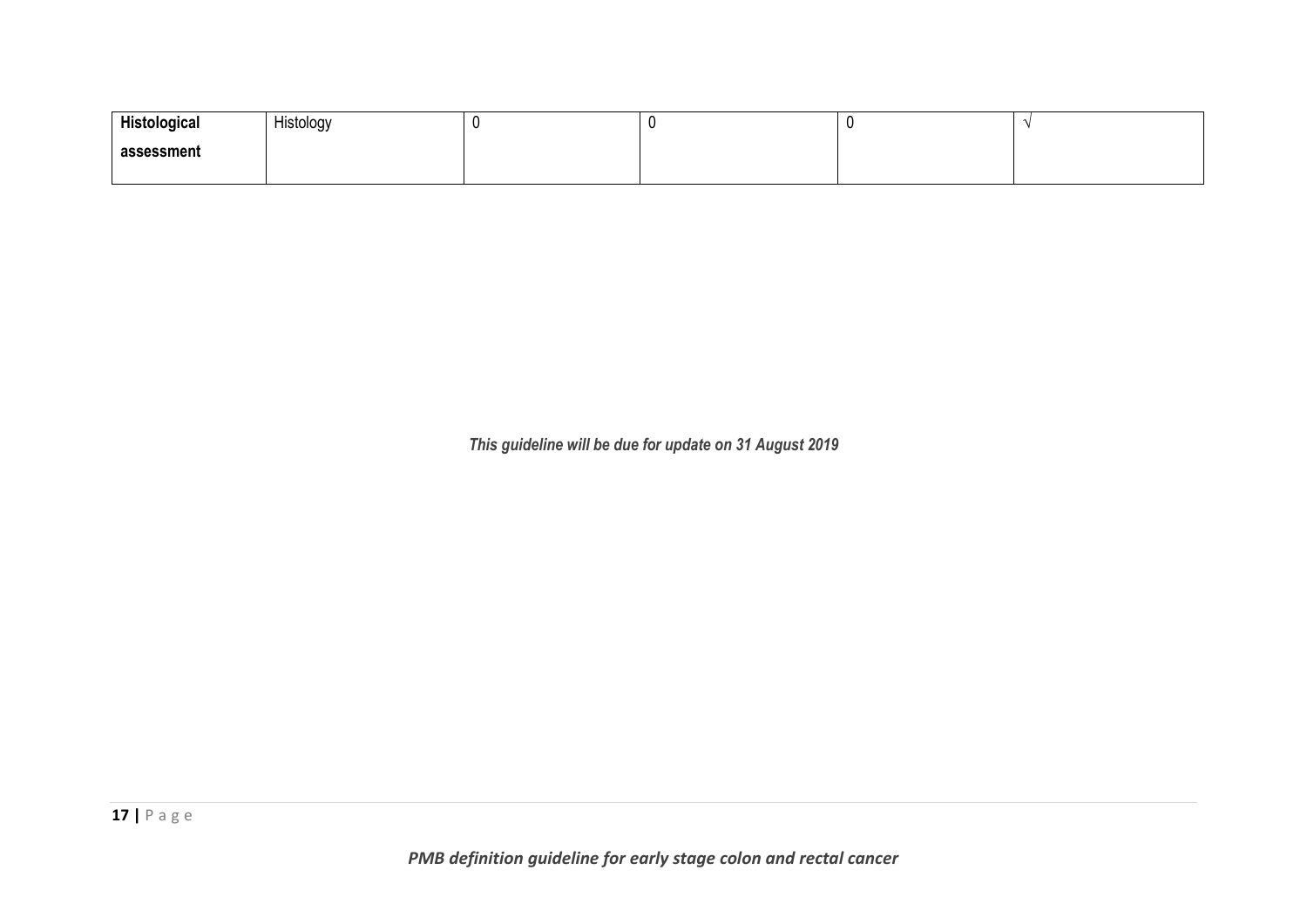#### **7. References**

Agency for Healthcare Research and Quality. 2013. *Evidence-based Practice Center Systematic Review Protocol Project: Imaging Tests for the Staging of Colorectal Cancer*. 1-28.

Andre´, T., Boni, C., Navarro, M., Tabernero, J., Hickish, T., Topham, C., Bonetti, A., Clingan, P., Bridgewater, J., Rivera, F., & de Gramont, A. 2009. Improved Overall Survival With Oxaliplatin, Fluorouracil, and Leucovorin as adjuvant treatment in stage II or III colon cancer in the MOSAIC trial. *Journal of Clinical Oncology,* 27:3109-3116*.*

Assi, R., Mukherji, D., Haydar, A., Saroufim, M., Temraz, S. & Shamseddine, A. 2015. Metastatic colorectal cancer presenting with bone marrow metastasis: a case series and review of literature. *Journal of Gastrointestinal Oncology*, 7(2):284-297.

Bonin, E.A. & Baron, T.H. 2010. Update on the Indications and Use of Colonic Stents. *Current Gastroenterology Reports,* 12(5):374-382.

Boyle, P. & Ferlay, J. 2005. Mortality and survival in breast and colorectal cancer. *Nature clinical practice. Oncology*, 2(9):424–425.

Boyle, P. & Langman, J.S. 2000. ABC of colorectal cancer: Epidemiology. *British Medical Journal,* 321(7264):805– 808.

Carrato, A. 2008. Adjuvant Treatment of Colorectal Cancer. *Gastrointestinal Cancer Research*, 2(2):S42–S46.

Centres for Disease Control and Prevention (CDC) *Colorectal Cancer Statistics*. 2013. Available from: <https://www.cdc.gov/cancer/colorectal/statistics/> [Accessed 8 December 2016]

Coetzee, E. 2013. Early detection of colorectal cancer. Colorectal cancer is common and survival is strongly related to the stage of the disease at diagnosis. *Continuing Medical Education*, 31(6):201-212.

Cronjé, L., Paterson, A.C. & Becker, P.J. 2009. Colorectal cancer in South Africa: A heritable cause suspected in many young black patients. *South African Medical Journal,* 99(n.2):103-106.

Fowler, K., Kaur, H., Cash, B.D., Feig, B.W., Gage, K.L., Garcia, E.M., Hara, A.K., Herman, J.M., Kim, D.H., Lambert, D.L., Levy, A.D., Peterson, C.M., Scheirey, C.D., Small, W., Smith, M.P., Lalani, T. & Carucci, L.R. 2016. ACR Appropriateness Criteria: Pretreatment staging of colorectal cancer. *American College of Radiology, 14(5):234-244.*

Furukawa, H., Ikuma, H., Seki, A. 2006. Positron emission tomography scanning is not superior to whole body multidetector helical computed tomography in the preoperative staging of colorectal cancer. *Gut*, 55:1007-1011.

Global Burden of Disease Cancer Collaboration. 2016. Global, Regional, and National Cancer Incidence, Mortality, Years of Life Lost, Years Lived With Disability, and Disability-Adjusted Life-years for 32 Cancer Groups, 1990 to 2015. A Systematic Analysis for the Global Burden of Disease Study. *Journal of the American Medical Association-Oncology*, E1-E25.

Haggar, F.A. & Boushey, R.P. 2009. Colorectal Cancer Epidemiology: Incidence, Mortality, Survival, and Risk Factors. *Clinical Colon Rectal Surgery*, 22(4):191–197.

Herrington, J.L., Lawler, M., Thomas, T.V. & Graves, H. A. 1967. Colon resection with primary anastomosis performed as an emergency and as a non-planned operation. Annals of Surgery, 165(5):709–720.